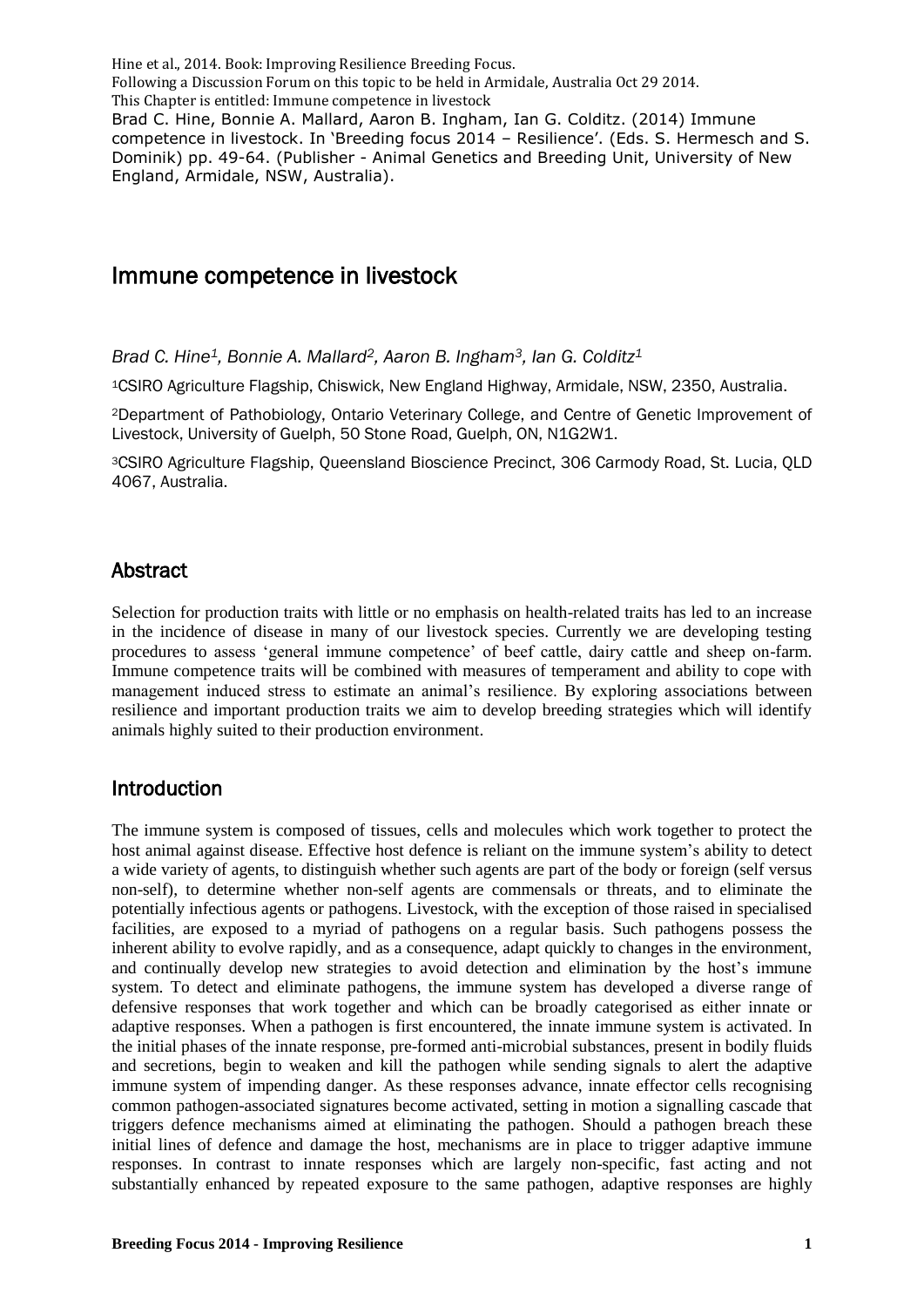competence in livestock. In 'Breeding focus 2014 – Resilience'. (Eds. S. Hermesch and S. Dominik) pp. 49-64. (Publisher - Animal Genetics and Breeding Unit, University of New England, Armidale, NSW, Australia).

pathogen-specific, slower to develop and continually refined upon repeated exposure to the same pathogen. Adaptive responses have an important memory component, which enables the effector functions of the adaptive immune system to be deployed more rapidly and with increasing specificity upon re-exposure to a pathogen.

The immune system is the body's main defence against disease, however some commonly used terms describing an individual's response to disease should be considered. Different disciplines and research studies use the related terms of disease resistance, tolerance, resilience and robustness in slightly different ways and therefore the precise relationship between these terms may be context specific. For the purpose of this paper the following distinctions will be made between these separate, yet related, terms as they pertain to disease. Disease resistance is considered as the host's ability to limit or eliminate pathogens using a variety of host defence reactions including physiological, behavioural and immunological responses (Colditz, 2008). Morphological traits can also make an important contribution to disease resistance as evidenced by the relationship between breech conformation and resistance to flystrike in Merino sheep (Greeff *et al*., 2014). These various defence mechanisms work in conjunction to block pathogen invasion or destroy the invader. However, the host can also defend itself by limiting the damage caused by the pathogen using mechanisms that prevent self-harm or modulate escalating immune responses (Schneider and Ayres, 2008). This is termed disease tolerance, or in other words, an ability to minimise the effects of infection at a given level. This terminology can be further refined by identifying individuals that maintain productivity in the face of a disease challenge. This is generally referred to as disease resilience (Bishop and Morris, 2007). A key difference between disease tolerance and disease resilience is that disease tolerance often implies a permanent state of infection where repeated exposure to a particular pathogen reduces sensitivity to its effects, whereas disease resilience is generally considered a more transient state of infection where the host eventually clears the infection with little or no effect on production. Finally, the term robustness is defined as the ability of the individual to maintain its functions in the face of internal and external challenges (Kitano, 2007). Robustness therefore is quantified by performance of various traits, such as growth, fertility, and carcass characteristics, as well as response to disease.

Both the ability to resist infection and the ability to tolerate the effects of disease are likely contributors to an animal's ability to maintain productivity when faced with a disease challenge. Therefore disease resistance and disease tolerance can both be considered to contribute to disease resilience (Bishop, 2012). In considering whether to target, disease resistance or disease tolerance, as the basis for improving animal health in selective breeding programs, there are no simple answers. It is important however to realize that disease resistance and disease tolerance are generally negatively correlated, and are based on different underlying host mechanisms and genes, and have different impacts on the evolving pathogen (Simm and Triplett, 1994). Because disease resistance and disease tolerance are often negatively genetically correlated, individuals identified as susceptible to disease tend to be more tolerant. Conversely, individuals with resistant genotypes tend to be less tolerant. The implication of these factors is outside the scope of this discussion; however, it highlights the importance of considering the preferred final outcomes for both the host and pathogen when establishing selection strategies to improve animal health. The research described here focuses on general disease resistance because in many cases of infectious disease it is critical to eliminate the causal agent in order to prevent mortality and unintended pathogen transmission to the environment or to other hosts. Furthermore, animals identified using appropriate strategies as having enhanced general disease resistance are likely to be resistant to a wide-range of pathological agents.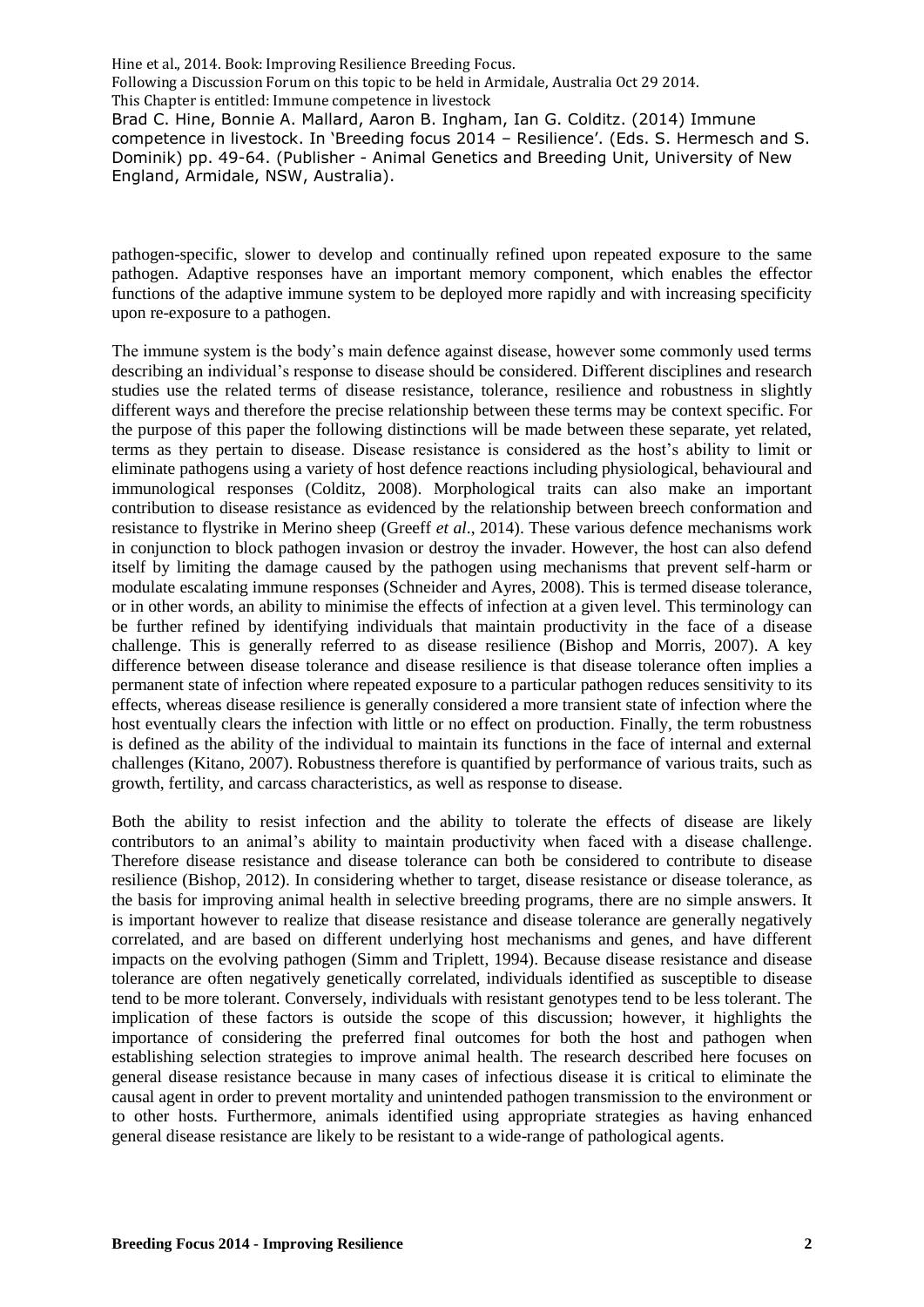When developing strategies aimed at improving animal health, it is important to recognise that disease resilience is just one component of general resilience. Just as disease resilience can be considered as the ability of an animal to maintain productivity in the face of disease challenge, general resilience can be considered as the ability of an animal to maintain productivity in the face of diverse environmental challenges. Livestock are exposed to a variety of environmental challenges in their production environment including abiotic extremes, social and management-induced stressors and disease challenges. The contribution of immune competence to general resilience will be discussed in further detail later in the chapter.

### Immune competence

Immune competence can be considered as 'the ability of the body to produce an appropriate and effective immune response when exposed to a variety of pathogens' (Wilkie and Mallard, 1999). Weak responses may allow pathogens to persist or overcome host defences leading to morbidity and mortality. Inappropriate responses to self antigens (an antigen being any substance that provokes an adaptive immune response can lead to autoimmune diseases, while inappropriate responses to harmless antigens can lead to allergic responses. It is also critical that when faced with a pathogen challenge, the body mounts the most effective type of response to control that pathogen. Some pathogens have devised means by which they enter cells of the body (intracellular pathogens) while others remain in the environment external to cells (extracellular pathogens). Elimination of intracellular pathogens generally requires that infected cells be destroyed. This job is carried out by phagocytes, which are specialised cells with the ability to ingest harmful agents and infected cells, and by cytotoxic cells, which are capable of inducing programmed cell death in target cells. Collectively, the actions of such cells are described as 'cell-mediated immune responses'. In contrast, extracellular pathogens and soluble antigens are more effectively controlled by 'antibody-mediated immune responses'. Antibodies bind to pathogens and soluble antigens in the extracellular environment, preventing them from damaging or entering cells and tagging them for destruction by immune cells. As the immune system is constantly challenged by both intracellular and extracellular pathogens it is critical that individuals have a balanced ability to mount both cell-mediated and antibody-mediated immune responses. Equally responses must be of a magnitude that effectively eliminates pathogens without causing self harm.

# Immune Competence – An Important Selection Trait

Selection for production traits with little or no emphasis on health and fitness traits has led to an increase in the incidence of disease in many livestock industries. Antagonistic or unfavourable genetic correlations exist between production traits and the incidence of many common diseases in livestock (Rauw *et al*., 1998). For example, the genetic correlation between milk production and the incidence of mastitis in dairy cattle has been estimated at between 0.15 to 0.37 (Lyons *et al*., 1991; Uribe *et al*., 1995; Van Dorp *et al*., 1998). Thus progeny of parents with high genetic potential for milk production have a higher incidence of mastitis than progeny of parents with low genetic potential for milk production. In pigs, selection focussed on high productivity has led to an increase in susceptibility to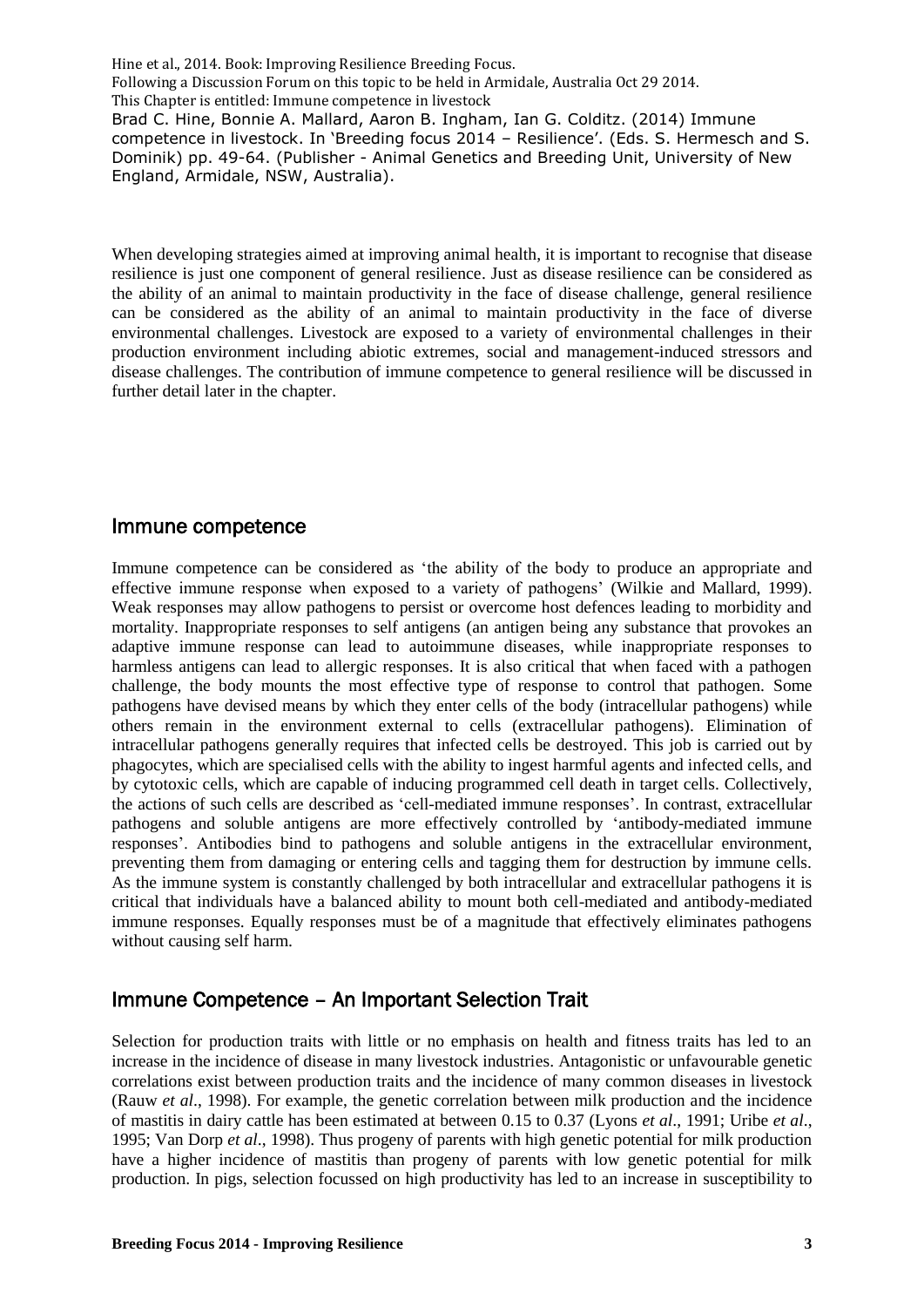stress and disease (Prunier *et al*., 2010). In sheep, recent production focussed breeding has been achieved in an environment where chemicals have been available to control the major pathogens, gastrointestinal nematodes. A comparison of progeny sired by contemporary rams or from semen collected over 30 years ago shows advances in many productivity traits during this time however natural resistance to nematodes has declined significantly (Shaw *et al*., 2012). Such findings suggest that continued selection based on productivity alone will result in further increases in the incidence of disease in livestock species. The animal production sector is becoming increasingly aware of this issue and is actively seeking solutions to the problem.

Changes in community attitudes are also contributing to a renewed focus on breeding production animals that have an enhanced natural ability to resist disease. Consumer awareness of practices that impact the health and welfare of food-producing animals is increasing, as is concern regarding the use of antibiotics to control disease in livestock and the potential food contamination issues that arise from their misuse. However, it must also be acknowledged that selection for increased productivity remains a key profit driver for our livestock industries. Alternative strategies that address these consumer concerns while reducing the incidence of disease, and as a consequence, production losses and treatment costs associated with disease are therefore required. It is therefore proposed that a possible genetic solution is to combine production traits and immune competence traits into a weighted selection index with the aim of breeding high-producing animals with enhanced general immune competence (Mallard *et al*., 1998a; Wilkie and Mallard, 1999).

# Selecting for Resistance to Specific Diseases versus Selection for General Disease Resistance

Breeding strategies targeted at increasing resistance to specific diseases in livestock have proven very successful. Such strategies include breeding sheep with enhanced resistance to specific internal parasites (Le Jambre *et al*., 1971), dairy cattle with enhanced resistance to mastitis (Heringstad *et al*., 2000) and beef cattle with increased resistance to brucellosis (Adams and Templeton, 1993) and to cattle ticks (Frisch *et al*., 1998). Based on the knowledge that the host immune system tailors responses to the type of pathogen encountered, it could be expected that selection of animals based on their resistance to a specific disease may inadvertently increase their susceptibility to other diseases. For example, selection of animals based on their resistance to an extracellular pathogen, largely controlled by an antibody-mediated immune response, might inadvertently increase their susceptibility to intracellular pathogens, largely controlled by cell-mediated immune responses. In support of this concept, it has been reported that cell-mediated and antibody mediated immune responses are negatively genetically correlated in dairy cattle even though they work in coordination to protect the host (Hernandez *et al*., 2006; Thompson-Crispi *et al*., 2012b). An inverse relationship between antibody production and macrophage function, an important component of cell-mediated immunity, was first reported in Biozzi mice selected for high and low antibody production (Hale and Howard, 1981). A similar relationship has since been reported in cattle selected for resistance or susceptibility to *Brucella abortus* (Price *et al*., 1990). Furthermore, a recent study in dairy cattle has demonstrated that cattle which test positive for tuberculosis, which is largely controlled by cellmediated immunity, have a lower incidence of mastitis, largely controlled by antibody-mediated immunity (Edwards, 2014). In contrast to these findings, monocyte function was found to be similar in pigs selected for high and low overall immune responsiveness (Groves *et al*., 1993). Although such findings suggest more research is required to assess the long term effects of selection for resistance to a specific disease on susceptibility to other diseases in livestock, long term benefits can be expected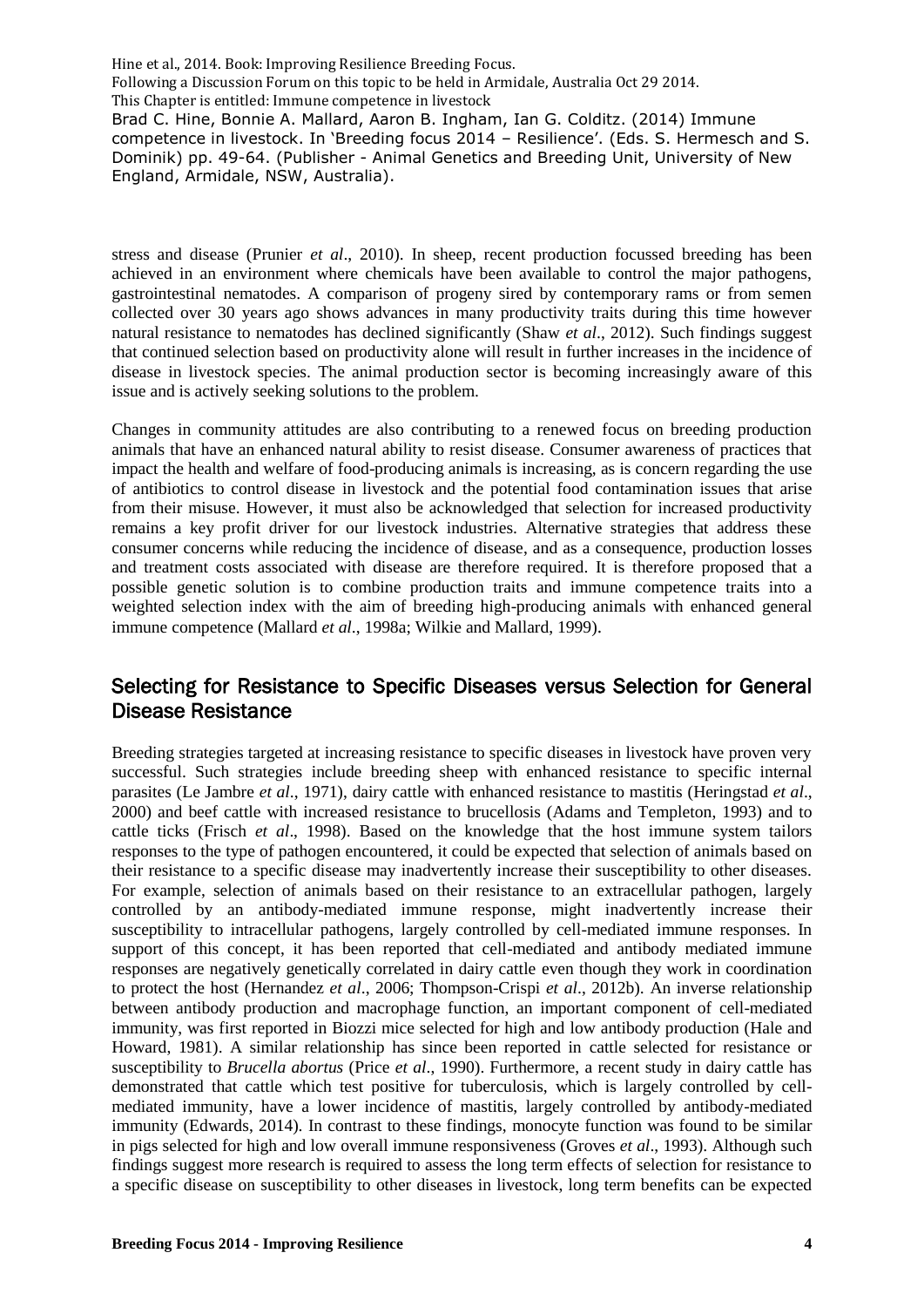competence in livestock. In 'Breeding focus 2014 – Resilience'. (Eds. S. Hermesch and S. Dominik) pp. 49-64. (Publisher - Animal Genetics and Breeding Unit, University of New England, Armidale, NSW, Australia).

from adopting breeding strategies based on enhancing general disease resistance of livestock as an alternative to, or in conjunction with, enhancing resistance to specific diseases of significant economic importance to the livestock industries.

### Assessing Immune Competence

Genetic variation in the ability to resist disease is due to a large number of additive genetic effects which together regulate innate and adaptive immune responses (Wilkie and Mallard, 1999). It has been estimated that greater than 7% of all known genes in the mammalian genome are involved in immune function (Kelly *et al*., 2005). Although the underlying genotype involves complex interactions between many genes, by inducing immune responses and objectively measuring such responses in livestock, general immune responsiveness of individual animals can be assessed (Wilkie and Mallard, 1999) (Fig 1.). This was first demonstrated amongst livestock species in Yorkshire pigs, where measures of innate and adaptive immunity (both antibody and cell-mediated) were combined to generate estimated breeding values (EBVs) for general immune responsiveness and to rank boars and gilts as high, intermediate and low immune responder (IR) phenotypes for use in future breeding programs (Mallard *et al*., 1992). This strategy aimed to simultaneously improve the ability of animals to mount both antibody and cell-mediated responses, and as a consequence, enhance general disease resistance. Following the inbreeding of high, intermediate and low IR phenotype pigs for several generations it was found that high IR pigs had superior antibody responses to test antigens and several commercial vaccines (Wilkie and Mallard, 1999), a lower frequency of non-responders when vaccinated with inactivated influenza vaccine (Wilkie and Mallard, 1998) and higher antibody avidity, a measure of the strength of the antibody-antigen interaction (Appleyard *et al*., 1992), than their intermediate and low IR counterparts. Although such findings provide overwhelming evidence to suggest that selection successfully enhanced general immune responsiveness in high IR pigs, when challenged with *Mycoplasma hyorhinis,* these pigs displayed more severe arthritis than LR pigs, suggesting that high IR phenotype pigs may be more prone to generating inflammatory responses (Magnusson *et al*., 1998). However, in the same study, high IR pigs were found to have less severe peritonitis, less severe pleuritis and produced serum antibody against *M. hyorhinis* both earlier and to a higher level than did their low IR counterparts and therefore survived better. Thus the tradeoff between lameness and survival may be defensible in this case.

More recently, research efforts have been focussed on developing protocols to assess general immune responsiveness in dairy cattle, similar to those used in pigs, and on investigating associations between immune responsiveness phenotypes and the incidence of disease in large-scale commercial dairy farms. This strategy involves immunising animals with antigens that stimulate either strong antibody or cell-mediated immune responses, and then measuring both types of response. The responses are then used in combination to rank animals for general immune responsiveness (Heriazon *et al*., 2009a; Heriazon *et al*. 2009b). Although this ranking strategy does not incorporate measures of innate immunity, in contrast to the strategy used in pigs, it is acknowledged that strong adaptive immune responses are underpinned by strong innate immune responses (Fig 1.). In fact, macrophage function, including both phagocytosis and nitrous oxide production, seems to be stronger in high responder dairy cows (B.A. Mallard, *pers. comm*.) as does TLR2 expression, a receptor involved in the recognition of a wide array of microbial molecules (Wagter-Lesperance *et al*., 2014). Therefore such a strategy can still be expected to identify animals with enhanced general immune responsiveness and, as a consequence, general disease resistance. Researchers have utilised this testing strategy to investigate the influence of hybrid vigour on general immune responsiveness in purebred and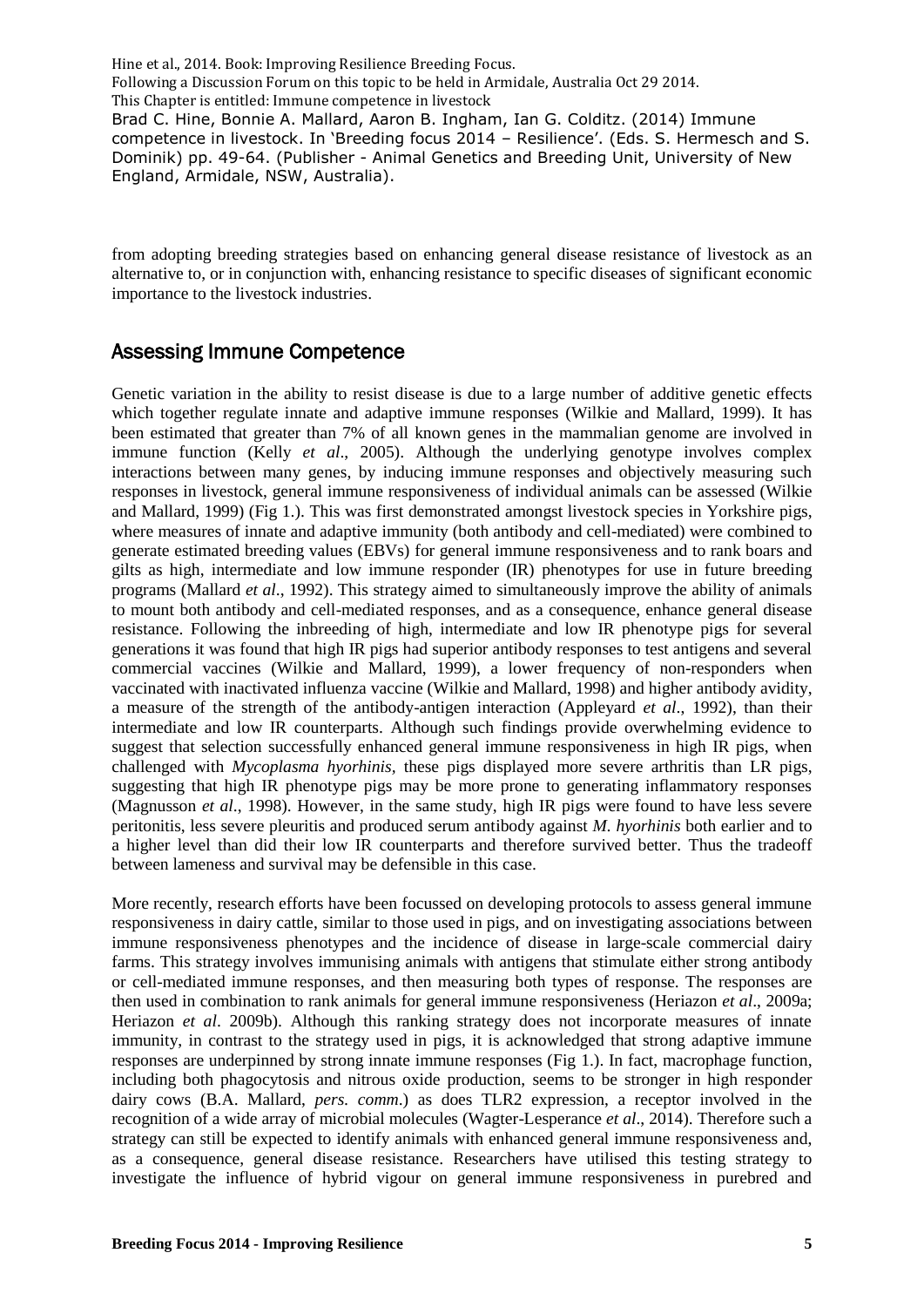crossbreed dairy cattle (Begley *et al*., 2009, Cartwright *et al*., 2012), the influence of age and pregnancy status on general immune responsiveness in dairy heifers (Hine *et al*., 2011), leukocyte (white blood cell) populations in high and low IR dairy heifers (Hine *et al*., 2012) and the influence of geographical location on immune response profiles of Canadian dairy cattle (Thompson-Crispi *et al*., 2012a).



*Figure 1. Genetic variation in the ability to resist disease is due to a large number of additive genetic effects which together regulate innate and adaptive immune responses (Source: adapted from Wilkie and Mallard 1999)*

# Heritability of Immune Competence Traits

The practicality and efficiency of the immune response testing protocol, developed by Mallard and colleagues for use in dairy cattle, has permitted the testing of large numbers of commercial dairy cows across diverse geographical locations in North America in order to estimate the heritability of immune responsiveness traits (Thompson-Crispi *et al*., 2012b). The heritability of a trait refers to the proportion of the observed variation between animals which can be directly attributed to differences in genetics. Genetic gains can be made quickly in highly heritable traits, whereas genetic progress in traits with low heritability, while still achievable, is expected to be proportionally slower. The heritability of antibody and cell mediated immune responsiveness in commercial dairy cattle has been estimated at 0.16-0.41 (with a standard error (SE) of 0.09-0.11, depending on time of sampling and antibody isotype measured) and 0.19 (SE = 0.10), respectively (Thompson-Crispi *et al*., 2012b). These estimates are in line with those reported in pigs selected for general immune responsiveness for eight generations, where the heritability of antibody and cell-mediated immune responsiveness was estimated at 0.27 and 0.16, respectively (Wilkie and Mallard, 1999). Heritability estimates of these traits in the initial cohort of Canadian Holstein sires owned by the Semex Alliance (http://www.semexusa.com/) are in the range of 0.3 to 0.48 (B.A. Mallard, *pers. comm*.). These heritability estimates are considered moderate and they are comparable with the heritability of many highly selected production traits in livestock species (Safari and Fogarty, 2003). Therefore, reasonable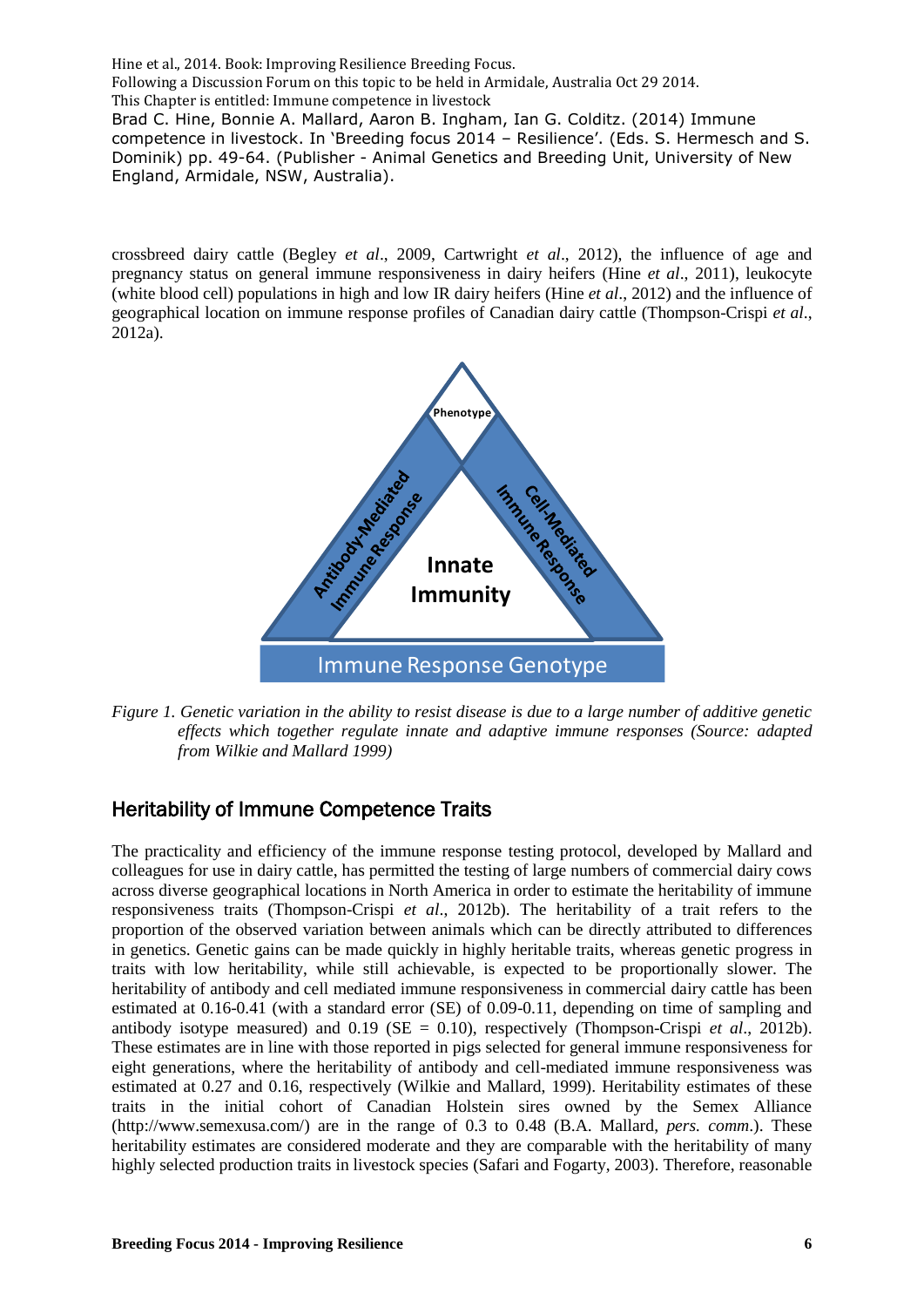genetic gains in general immune responsiveness traits can be expected when the traits are incorporated into livestock breeding programs.

## Selection for Immune Competence – Associations with Disease Incidence, Reproduction and Productivity

Knowledge of associations between enhanced general immune responsiveness and incidence of disease, rates of reproduction and productivity in commercial livestock operations is critical to the success of selection strategies aimed at breeding high-producing animals with enhanced general immune responsiveness. In an early study conducted on both research and commercial dairy farms, it was reported that cows classified as high for antibody-mediated immune responsiveness had a lower incidence of mastitis when compared with average or low responders using data pooled across herds. High antibody responder cows also responded better to the commercial *Esherichia coli* J5 mastitis preventative vaccine (Wagter *et al*., 2000). It should be noted however, that in the same study, cows classified as high antibody responders had the highest incidence of mastitis in one of the three herds tested, with all mastitis cases in these cows recorded in first-parity cows rather than multiparous cows. This finding was limited to the research herd tested and was not observed in the two commercial herds tested. Disease incidence records carefully and systematically collected on commercial farms provide valuable data to quantify the success of selecting for improved general disease resistance (Guy *et al*., 2012). A more recent study reported incidence rates of clinical mastitis in 41 herds across Canada in dairy cattle classified as high, average or low for general immune responsiveness (Thompson-Crispi *et al*., 2013). Results from this study revealed that the average cases of mastitis reported per 100 cow years in high, average and low IR cows were 17.1, 27.9 and 30.7, respectively and that severity of mastitis cases was greatest in low IR cows. Associations between disease incidence and general immune responsiveness have also been investigated in a large commercial dairy herd in Florida (Thompson-Crispi *et al*., 2012c). Results showed that the incidence of mastitis was higher in average IR cows compared to high IR cows. Mastitis incidence tended to be higher in low IR as compared to high IR cows; however, the difference was not statistically significant. Although observed differences in the incidence of metritis and ketosis between IR phenotypes were not significant, displaced abomasums and retained foetal membranes were observed more frequently in low IR cows. The considerable research effort aimed at developing a strategy to assess general immune responsiveness and evaluating the success of that strategy to reduce the incidence of disease in commercial dairy herds has culminated in the licensing of the High Immune Response technology to the Semex Alliance. The Semex Alliance has been marketing semen from dairy sires with EBVs for enhanced general immune responsiveness in North America since January 2013 and is currently marketing this semen globally. Recent data collected from large commercial dairy farms in the United States demonstrated that daughters of Immunity+ sires have lower incidence of mastitis (8.8% versus 15.8%) and pneumonia (6.8% versus 9.1%) than do daughters from non-Immunity+ bulls in the same herd (Data courtesy of Jay Shannon, Sire Analyst, Semex Alliance).

It has long been considered that resistance to disease in livestock may incur a production cost as a consequence of nutrients being redirected from production to support immune function. However counter-balancing this cost of resistance is the metabolic cost of disease (reviewed by Colditz 2002; Colditz, 2008). Chronic activation of immune defence pathways during chronic subclinical infection leads to reduced efficiency of production. Enhanced immune responsiveness is expected to avoid the penalty to production that accompanies chronic immune activation and therefore may lead to improved productivity. In support of this concept, high IR pigs were found to have higher growth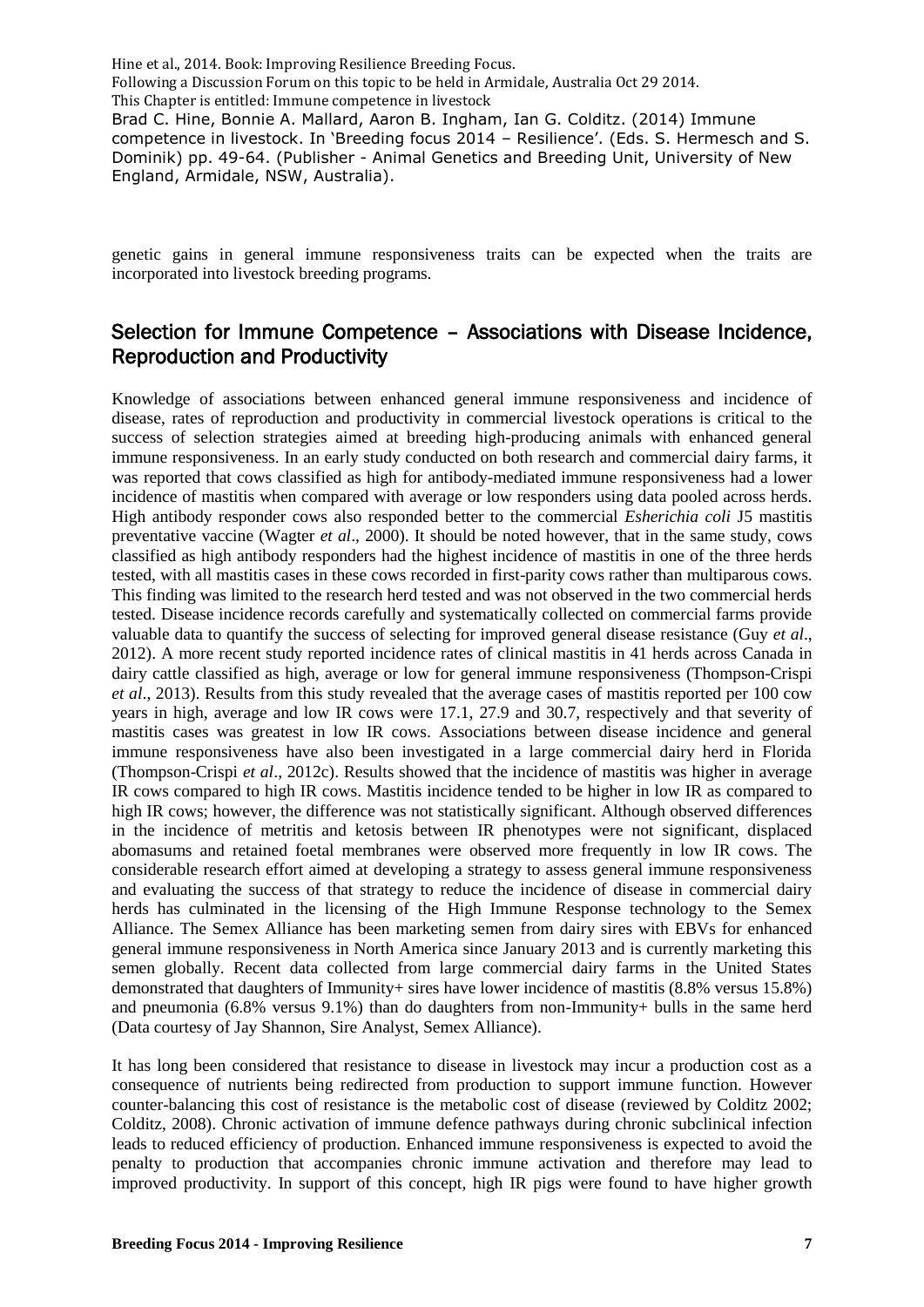rates relative to their intermediate IR and low IR counterparts, significantly reducing the time taken to reach market weight (Mallard *et al*., 1998a). The relationship between antibody-mediated immune responsiveness and milk production has also been investigated in dairy cows. Among multiparous cows, high IR animals were found to have significantly higher milk production compared with low IR animals; however, in first-parity cows, milk production was higher in low IR animals than in average of high IR cows (Wagter *et al*., 2003). Favourable associations between general immune responsiveness and reproductive traits in dairy cattle have also been reported (Thompson-Crispi *et al*., 2012b). In a study across 42 herds in Canada, favourable associations were observed between general immune responsiveness and number of artificial services, and time from first service to conception. Clearly more research is required to determine associations between general immune responsiveness and important reproduction and production traits in livestock species. It is important to recognise however, that regardless of the outcome of these studies, genetic progress can be made simultaneously in traits even when those traits are unfavourably correlated. An example of this comes from the sheep industry where genetic progress in reducing fibre diameter while simultaneously increasing fleece weight, traits which are unfavourably correlated, has been successful (Taylor and Atkins, 1997).

# Phenotype to Genotype

General immune responsiveness is a complex trait under polygenic control, having many genes each contributing to the variation observed in the trait (Wilkie and Mallard, 1999). Therefore it will be difficult to identify individual genes which have a major effect on general immune responsiveness which can be selected for in commercial populations of livestock. The use of EBVs or genomic based estimated breeding values (GEBVs) may help to overcome this issue by simultaneously selecting for genes contributing to the general immune responsiveness trait without the need to identify individual contributing genes (Thompson-Crispi *et al*., 2014). Estimation of GEBVs for traits is based on genetic markers across the genome that have a statistical association with those traits. Genome-wide association studies (GWAS) can be undertaken to explore associations between genetic markers and traits of interest. Various GWAS have been conducted in livestock to evaluate genetic differences in production, reproduction and health traits (Cole *et al*., 2011; Do *et al*., 2014). Recently, a GWAS was conducted to evaluate general immune responsiveness in Canadian Holstein cattle (Thompson-Crispi *et al*., 2014). This study identified several significant genetic markers, candidate genes and pathways associated with antibody and cell-mediated immune responsiveness in dairy cattle. Based on these findings it may be possible to calculate GEBVs for general immune responsiveness traits which could be incorporated into selection indices. However, studies based on larger reference populations are required to validate this approach. Associations between genetic markers and traits can differ between breeds and even between lines within breeds and therefore validation across multiple populations will be required.

### Immune Competence as a Component of Resilience

Resilience can be described as the ability of an animal to maintain productivity in the face of diverse environmental challenges. Livestock respond to challenges from infectious agents and other environmental stressors through immunological, physiological and behavioural defence reactions. These three modalities of host defence are highly integrated and their activation uses resources that would otherwise be directed towards production (Colditz *et al*., 2002). Research over a number of years has highlighted that the level of activity of the immune system is associated with an animal's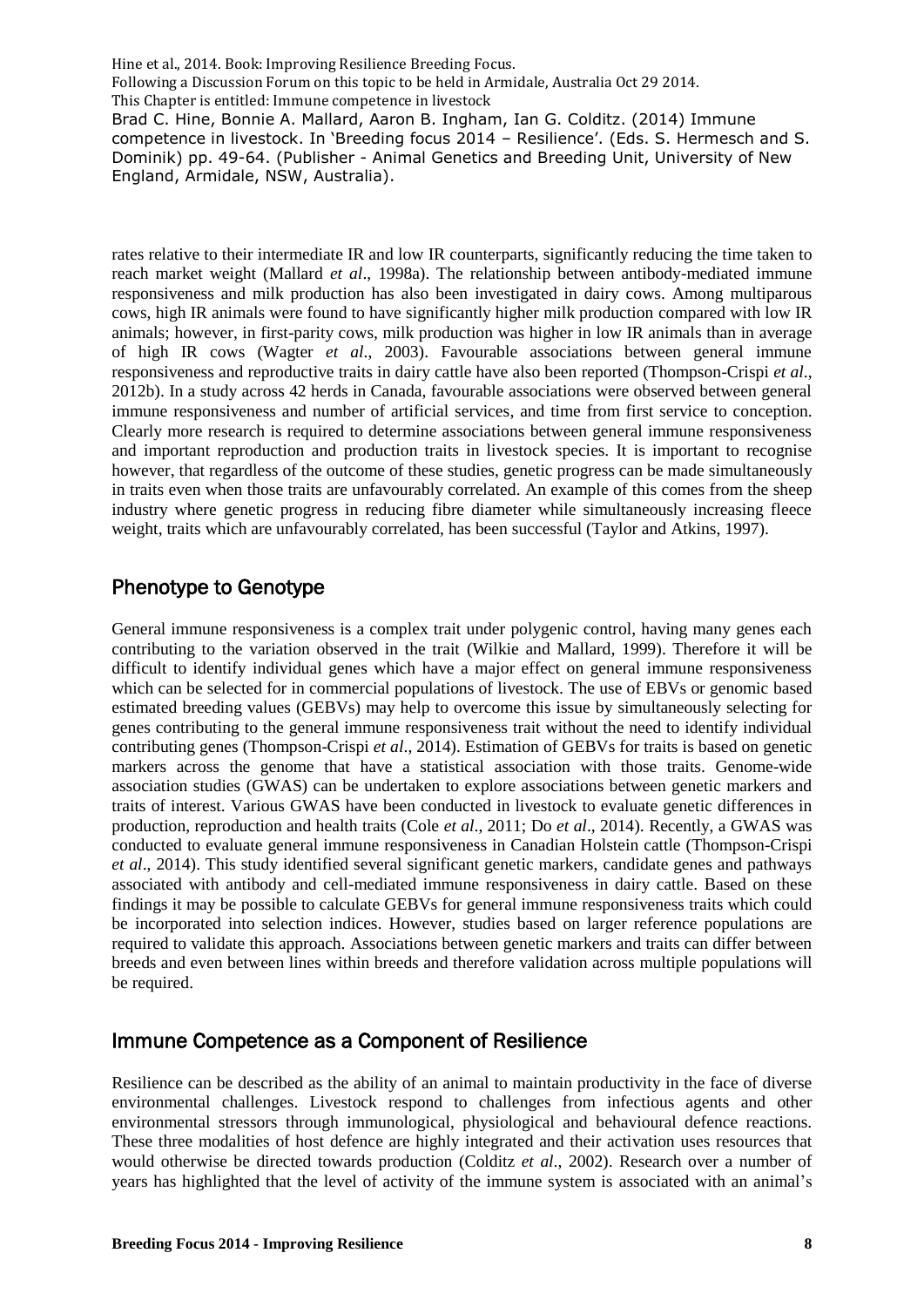competence in livestock. In 'Breeding focus 2014 – Resilience'. (Eds. S. Hermesch and S. Dominik) pp. 49-64. (Publisher - Animal Genetics and Breeding Unit, University of New England, Armidale, NSW, Australia).

ability to thrive in the face of environmental stressors and can be an indicator of future health and performance (Schmid-Hempel *et al*., 2003). Such findings highlight the important contribution of immune competence to resilience.



*Figure 2. Resilience can be considered as the ability of an animal to maintain productivity in the face of diverse environmental challenges. Measures of disease resistance, tolerance to stressors and social robustness can be used in combination to predict an animal's resilience*

The resilience of individual animals can be predicted by combining measures of their general immune competence, stress responsiveness and behaviour or temperament (Fig. 2). Livestock management practices, such as weaning, social mixing and animal handling, provide opportunities to simultaneously assess the various components of host defence contributing to resilience. For example, yard weaning of beef calves provides an opportunity in which to simultaneously assess the ability of calves to cope with the stress induced by the weaning process, the ability of calves to respond to immunological challenges whilst under stress and also assess the temperament of calves. It is well recognised that stress, both physiological and metabolic, negatively impacts on immune function. For example, the incidence of disease in dairy cows is highest during the periparturient period when cows are under physical and metabolic stress (Mallard *et al*., 1998b). Incidence rates of bovine respiratory disease in feedlot cattle are highest in the first few weeks after entering the feedlot when cattle are under stress as a consequence of adjusting to a new environment (Schnieder *et al*., 2009) and the stress of late pregnancy and early lactation induces a relaxation in immunity to gastrointestinal parasites in sheep during the periparturient period is well documented (Salisbury *et al*., 1970). Such findings suggest that assessing immune competence in animals when under stress may improve our ability to identify animals able to resist disease challenges during subsequent periods of heightened exposure to environmental stressors. When combined with measures of stress responsiveness and temperament, general immune responsiveness when under stress is expected to be a good predictor of resilience in livestock. Development of protocols to assess resilience phenotypes in livestock species will allow selection of animals better adapted to the environmental challenges associated with their respective production environments.

#### **Summary**

Selection for production traits with little or no emphasis on health and fitness traits has led to an increase in the incidence of disease in many livestock industries. A possible genetic solution to this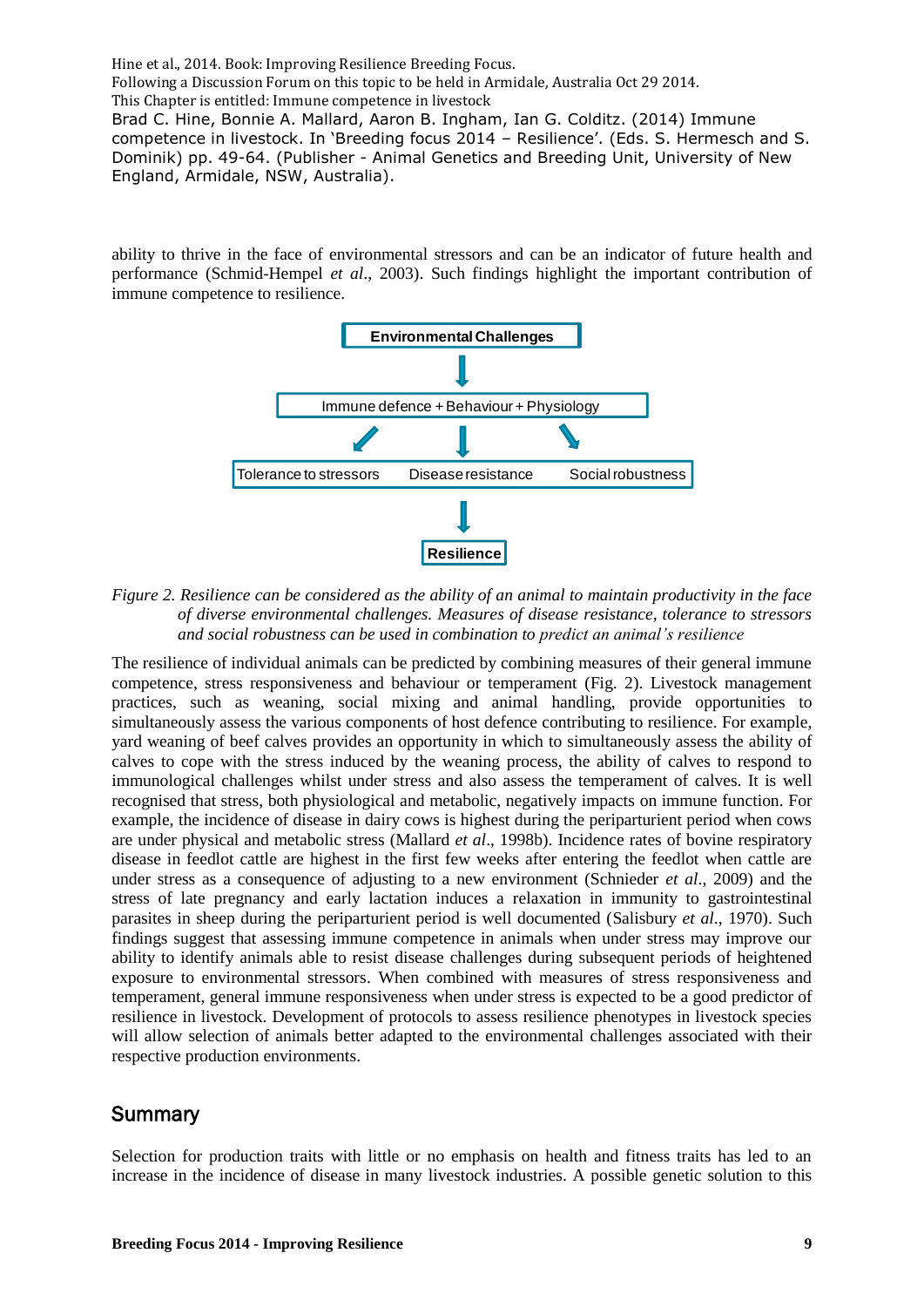problem is to develop breeding strategies aimed at enhancing general disease resistance of the animal while simultaneously making genetic gains in important production traits. Although immune responsiveness is a complex trait under polygenic control, general immune responsiveness can be assessed by inducing immune responses and objectively measuring such responses in livestock, allowing EBVs, and likely in the future, GEBVs to be calculated for individual animals. Selection for resistance to specific diseases carries the potential risk of inadvertently increasing susceptibility to other diseases. Selection of livestock for general immune responsiveness as an alternative to, or in conjunction with, selection for resistance to specific diseases reduces this risk and is expected to improve broad-based disease resistance. Extensive research in dairy cattle has demonstrated that animals with enhanced general immune responsiveness have a reduced incidence of disease in commercial herds. Furthermore, favourable associations between general immune responsiveness, production and reproduction traits have also been reported.

The ability to resist disease forms an important component of resilience, described as the ability to maintain productivity in the face of diverse environmental challenges. The resilience of livestock is becoming increasingly important as 1) selection pressure to increase productivity from livestock continues, 2) consumer awareness regarding the health and welfare of the animals producing their food increases and 3) consumer concern regarding the use of antibiotics in food-producing animals intensifies. The resilience of individual animals can be predicted using a combination of measures of general immune competence, stress responsiveness and temperament. Development of protocols to assess resilience phenotypes in livestock species will allow selection of animals better adapted to their production environment and help ensure the long-term future of livestock industries.

### References

Adams LG, Templeton JW (1993) Selection experiments to alter disease resistance traits in domestic animals. *Veterinary Immunology and Immunopatholology* **38**, 387-394.

Appleyard G, Wilkie BN, Kennedy BW, Mallard BA (1992) Antibody avidity in Yorkshire pigs of high and low immune response groups. *Veterinary Immunology and Immunopatholology* **31**, 229-240.

Begley N, Buckley F, Pierce KM, Fahey AG, Mallard BA (2009) Differences in udder health and immune response traits of Holstein-Friesians, Norwegian Reds, and their crosses in second lactation. *Journal of Dairy Science* **92**, 749-757.

Bishop SC, Morris CA (2007) Genetics of disease resistance in sheep and goats. *Small Ruminant Research* **70**, 48-59.

Bishop SC (2012) A consideration of resistance and tolerance for ruminant nematode infections. *Frontiers in Genetics* **3**, Article 168.

Cartwright SL, Schaeffer LR, Burnside EB, Mallard BA (2012) Adaptive immune response, survival, and somatic cell score between postpartum Holstein and Norwegian red x Holstein first-calf heifers. *Journal of Animal Science* **90,** 2970-2978.

Colditz IG (2002) Effects of the immune system on metabolism: implications for production and disease resistance in livestock. *Livestock Production Science* **75**, 257-268.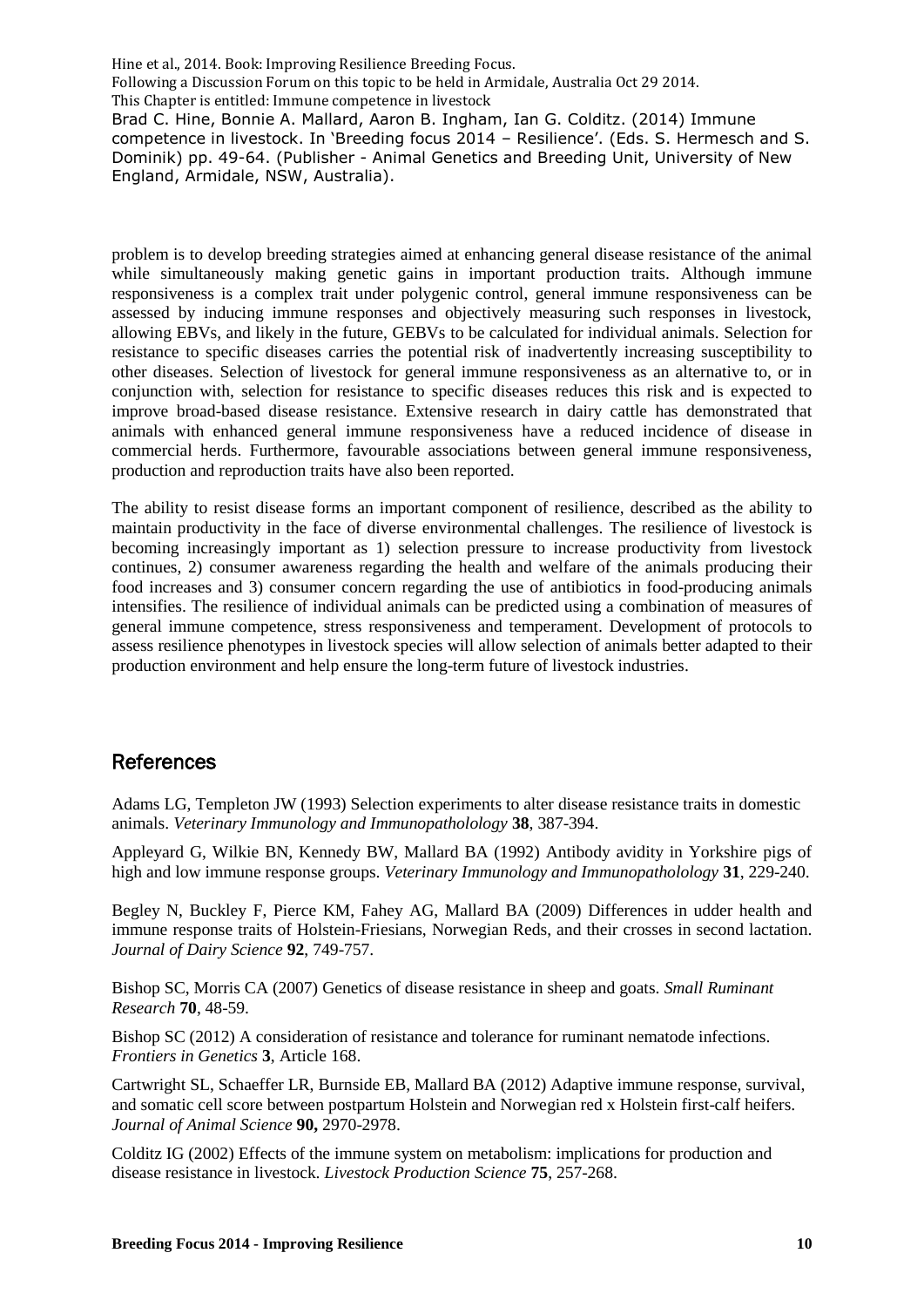competence in livestock. In 'Breeding focus 2014 – Resilience'. (Eds. S. Hermesch and S. Dominik) pp. 49-64. (Publisher - Animal Genetics and Breeding Unit, University of New England, Armidale, NSW, Australia).

Colditz IG (2008) Six costs of immunity to gastrointestinal nematode infections. *Parasite Immunology* **30**, 63-70.

[Cole JB,](http://www.ncbi.nlm.nih.gov/pubmed?term=Cole%20JB%5BAuthor%5D&cauthor=true&cauthor_uid=21831322) [Wiggans GR,](http://www.ncbi.nlm.nih.gov/pubmed?term=Wiggans%20GR%5BAuthor%5D&cauthor=true&cauthor_uid=21831322) [Ma L,](http://www.ncbi.nlm.nih.gov/pubmed?term=Ma%20L%5BAuthor%5D&cauthor=true&cauthor_uid=21831322) [Sonstegard TS,](http://www.ncbi.nlm.nih.gov/pubmed?term=Sonstegard%20TS%5BAuthor%5D&cauthor=true&cauthor_uid=21831322) [Lawlor TJ Jr,](http://www.ncbi.nlm.nih.gov/pubmed?term=Lawlor%20TJ%20Jr%5BAuthor%5D&cauthor=true&cauthor_uid=21831322) [Crooker BA,](http://www.ncbi.nlm.nih.gov/pubmed?term=Crooker%20BA%5BAuthor%5D&cauthor=true&cauthor_uid=21831322) [Van Tassell CP,](http://www.ncbi.nlm.nih.gov/pubmed?term=Van%20Tassell%20CP%5BAuthor%5D&cauthor=true&cauthor_uid=21831322) [Yang J,](http://www.ncbi.nlm.nih.gov/pubmed?term=Yang%20J%5BAuthor%5D&cauthor=true&cauthor_uid=21831322) [Wang S,](http://www.ncbi.nlm.nih.gov/pubmed?term=Wang%20S%5BAuthor%5D&cauthor=true&cauthor_uid=21831322) [Matukumalli LK,](http://www.ncbi.nlm.nih.gov/pubmed?term=Matukumalli%20LK%5BAuthor%5D&cauthor=true&cauthor_uid=21831322) [Da Y](http://www.ncbi.nlm.nih.gov/pubmed?term=Da%20Y%5BAuthor%5D&cauthor=true&cauthor_uid=21831322) (2011) Genome-wide association analysis of thirty one production, health, reproduction and body conformation traits in contemporary U.S. Holstein cows. *BMC Genomics* **12**, Article 408.

[Do DN,](http://www.ncbi.nlm.nih.gov/pubmed?term=Do%20DN%5BAuthor%5D&cauthor=true&cauthor_uid=24533460) [Ostersen T,](http://www.ncbi.nlm.nih.gov/pubmed?term=Ostersen%20T%5BAuthor%5D&cauthor=true&cauthor_uid=24533460) [Strathe AB,](http://www.ncbi.nlm.nih.gov/pubmed?term=Strathe%20AB%5BAuthor%5D&cauthor=true&cauthor_uid=24533460) [Mark T,](http://www.ncbi.nlm.nih.gov/pubmed?term=Mark%20T%5BAuthor%5D&cauthor=true&cauthor_uid=24533460) [Jensen J,](http://www.ncbi.nlm.nih.gov/pubmed?term=Jensen%20J%5BAuthor%5D&cauthor=true&cauthor_uid=24533460) [Kadarmideen HN](http://www.ncbi.nlm.nih.gov/pubmed?term=Kadarmideen%20HN%5BAuthor%5D&cauthor=true&cauthor_uid=24533460) (2014) Genome-wide association and systems genetic analyses of residual feed intake, daily feed consumption, backfat and weight gain in pigs. *BMC Genetics* **15**, Article 27.

Edwards E (2014) 'Preliminary investigation into mastitis rates as a predictor for bovine tuberculosis susceptibility and the possibility of implementation of High Immune Response dairy cows.' BSc (Hons) thesis, Royal Agricultural University, Cirencester, UK.

Frisch JE and O'Neill CJ (1998) Comparative evaluation of beef cattle breeds of African, European and Indian origins. 2. Resistance to cattle ticks and gastrointestinal nematodes. *Animal Science* **67**, 39- 48.

Greeff JC, Karlsson LJE, Schlink AC (2014) Identifying indicator traits for breech strike in Merino sheep in a Mediterranean environment. *Animal Production Science* **54**, 125-140.

Groves TC, Wilkie BN, Kennedy BW, Mallard BA (1993) Effect of selection of swine for high and low immune responsiveness on monocyte superoxide anion production and class II MHC antigen expression. *Veterinary Immunology and Immunopathology* **36**, 347-358.

Guy SZY, Thomson PC, Hermesch S (2012) Selection of pigs for improved coping with health and environmental challenges: breeding for resistance or tolerance? *Frontiers in Genetics* **3**, 281:1-9.

Hale C, Howard JG (1981) Immunological regulation of experimental cutaneous leishmaniasis. 2. Studies with Biozzi high and low responder lines of mice. *Parasite Immunology* **3**, 45-55.

Heriazon A, Yager JA, Sears W, Mallard BA (2009a) Induction of delayed-type hypersensitivity and interferon-gamma to Candida albicans and anti-hen-egg white lysozyme antibody as phenotypic markers of enhanced bovine immune response. *Veterinary Immunology and Immunopatholology* **129**, 93-100.

Heriazon A, Thompson KA, Wilkie BN, Mathes-Sears W, Quinton M, Mallard BA (2009b) Antibody to ovalbumin and delayed-type hypersensitivity to Candida albicans and mycobacteria in lactating Holstein cows using Quil A or Freund's complete adjuvant. *Veterinary Immunology and Immunopatholology* **127**, 220-227.

Heringstad B, Klemetsdal G, Ruane J (2000) Selection for mastitis resistance in dairy cattle: a review with focus on the situation in the Nordic countries. *Livestock Production Science* **64**, 95-106.

Hernández A, Quinton M, Miglior F, Mallard BA (2006) Genetic parameters of dairy cattle immune response traits. In 'Proceedings of the 8th World Congress on Genetics Applied to Livestock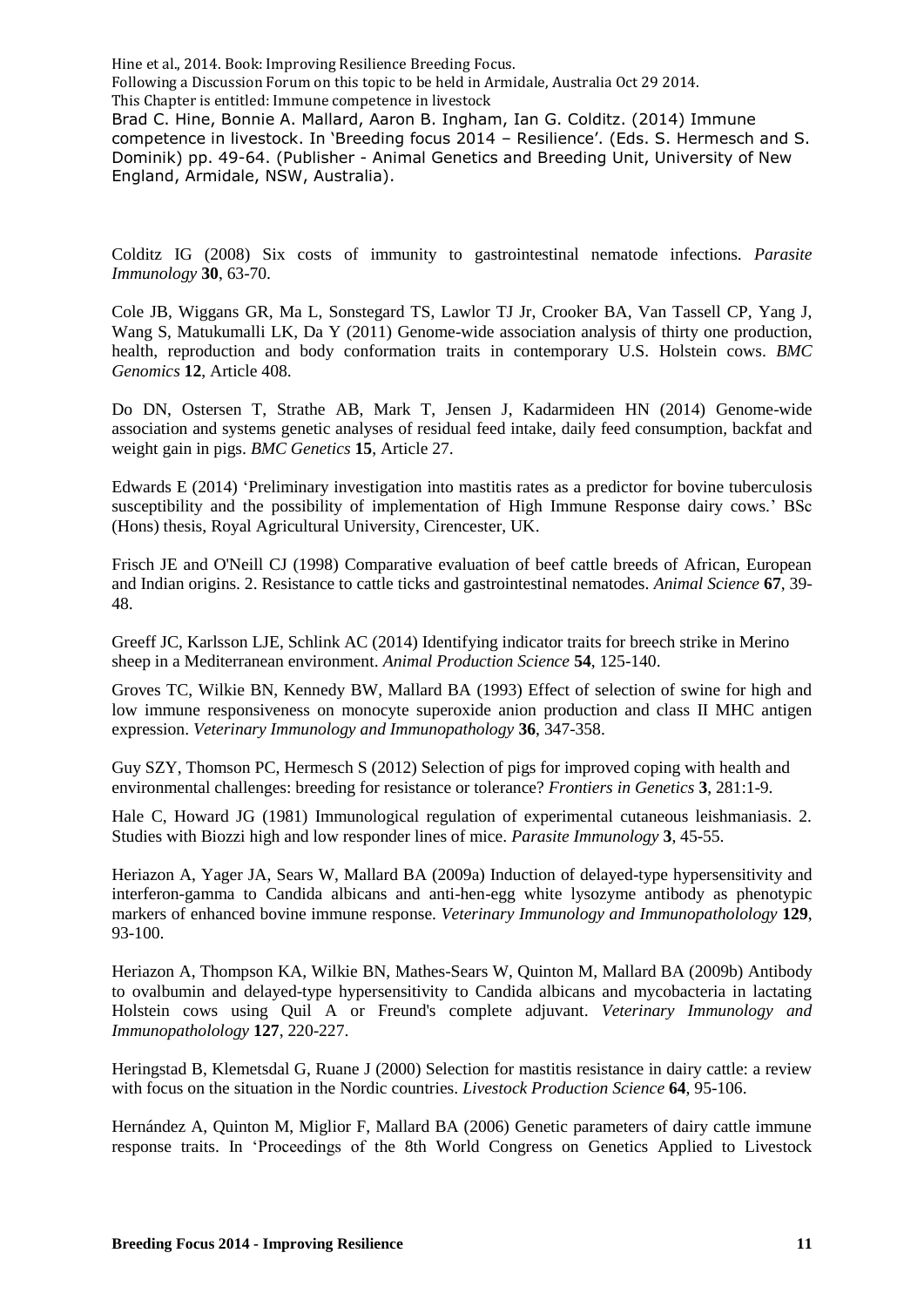Hine et al., 2014. Book: Improving Resilience Breeding Focus. Following a Discussion Forum on this topic to be held in Armidale, Australia Oct 29 2014. This Chapter is entitled: Immune competence in livestock

Brad C. Hine, Bonnie A. Mallard, Aaron B. Ingham, Ian G. Colditz. (2014) Immune competence in livestock. In 'Breeding focus 2014 – Resilience'. (Eds. S. Hermesch and S. Dominik) pp. 49-64. (Publisher - Animal Genetics and Breeding Unit, University of New England, Armidale, NSW, Australia).

Production'. pp. 15-18 (International Committee for World Congress on Genetics Applied to Livestock Production, Belo Horizonte, MG, Brazil).

Hine BC, Cartwright SL, Mallard BA (2011) Effect of age and pregnancy status on adaptive immune responses of Canadian Holstein replacement heifers. *Journal of Dairy Science* **94**, 981-991.

Hine BC, Cartwright SL, Mallard BA (2012) Analysis of leukocyte populations in Canadian Holsteins classified as high or low immune responders for antibody- or cell-mediated immune response. *Canadian Journal of Veterinary Research* **76**, 149-156.

Kelley J, de Bono B, Trowsdale J (2005) IRIS: A database surveying known human immune system genes. *Genomics* **85**, 503-511.

Kitano H (2007) Towards a theory of biological robustness. *Molecular Systems Biology* **3**, Article 137.

LeJambre LF, Ractliffe LH, Uhazy LS, Whitlock JH (1971) Fecal egg output of lambs in relationship to Haemonchus contortus burden. *International Journal of Parasitology* **1**, 157-160.

Lyons DT, Freeman AE, Kuck AL (1991) Genetics of health traits in Holstein cattle. *Journal of Dairy Science* **74**, 1092-1100.

Magnusson U, Wilkie B, Mallard B, Rosendal S, Kennedy B. (1998) Mycoplasma hyorhinis infection of pigs selectively bred for high and low immune response. *Veterinary Immunology and Immunopatholology* **61**, 83-96.

Mallard BA, Wilkie BN, Kennedy BW, Quinton M (1992) Use of estimated breeding values in a selection index to breed Yorkshire pigs for high and low immune and innate resistance factors. *Animal Biotechnology* **3**, 257-280.

Mallard BA, Wilkie BN, Kennedy BW, Gibson J, Quinton M (1998a) Immune responsiveness in swine: eight generations of selection for high and low immune response in Yorkshire pigs. In 'Proceedings of the 6th World Congress on Genetics Applied to Livestock Production'. pp. 1-8 (International Committee for World Congress on Genetics Applied to Livestock Production, Armidale, NSW, Australia).

[Mallard BA,](http://www.ncbi.nlm.nih.gov/pubmed?term=Mallard%20BA%5BAuthor%5D&cauthor=true&cauthor_uid=9532513) [Dekkers JC,](http://www.ncbi.nlm.nih.gov/pubmed?term=Dekkers%20JC%5BAuthor%5D&cauthor=true&cauthor_uid=9532513) [Ireland MJ,](http://www.ncbi.nlm.nih.gov/pubmed?term=Ireland%20MJ%5BAuthor%5D&cauthor=true&cauthor_uid=9532513) [Leslie KE,](http://www.ncbi.nlm.nih.gov/pubmed?term=Leslie%20KE%5BAuthor%5D&cauthor=true&cauthor_uid=9532513) [Sharif S,](http://www.ncbi.nlm.nih.gov/pubmed?term=Sharif%20S%5BAuthor%5D&cauthor=true&cauthor_uid=9532513) [Vankampen CL,](http://www.ncbi.nlm.nih.gov/pubmed?term=Vankampen%20CL%5BAuthor%5D&cauthor=true&cauthor_uid=9532513) [Wagter L,](http://www.ncbi.nlm.nih.gov/pubmed?term=Wagter%20L%5BAuthor%5D&cauthor=true&cauthor_uid=9532513) [Wilkie BN.](http://www.ncbi.nlm.nih.gov/pubmed?term=Wilkie%20BN%5BAuthor%5D&cauthor=true&cauthor_uid=9532513) (1998b) Alteration in immune responsiveness during the peripartum period and its ramification on dairy cow and calf health. *Journal of Dairy Science* **81**, 585-595.

Price RE, Templeton JW, Smith R 3rd, Adams LG (1990) Ability of mononuclear phagocytes from cattle naturally resistant or susceptible to brucellosis to control in vitro intracellular survival of Brucella abortus. *Infection and Immunity* **58**, 879-886.

Prunier A, Heinonen M, Quesnel H (2010) High physiological demands in intensively raised pigs: impact on health and welfare. *Animal* **4**, 886-898.

Hale C, Howard JG (1981) Immunological regulation of experimental cutaneous leishmaniasis. 2. Studies with Biozzi high and low responder lines of mice. *Parasite Immunology* **3**, 45-55.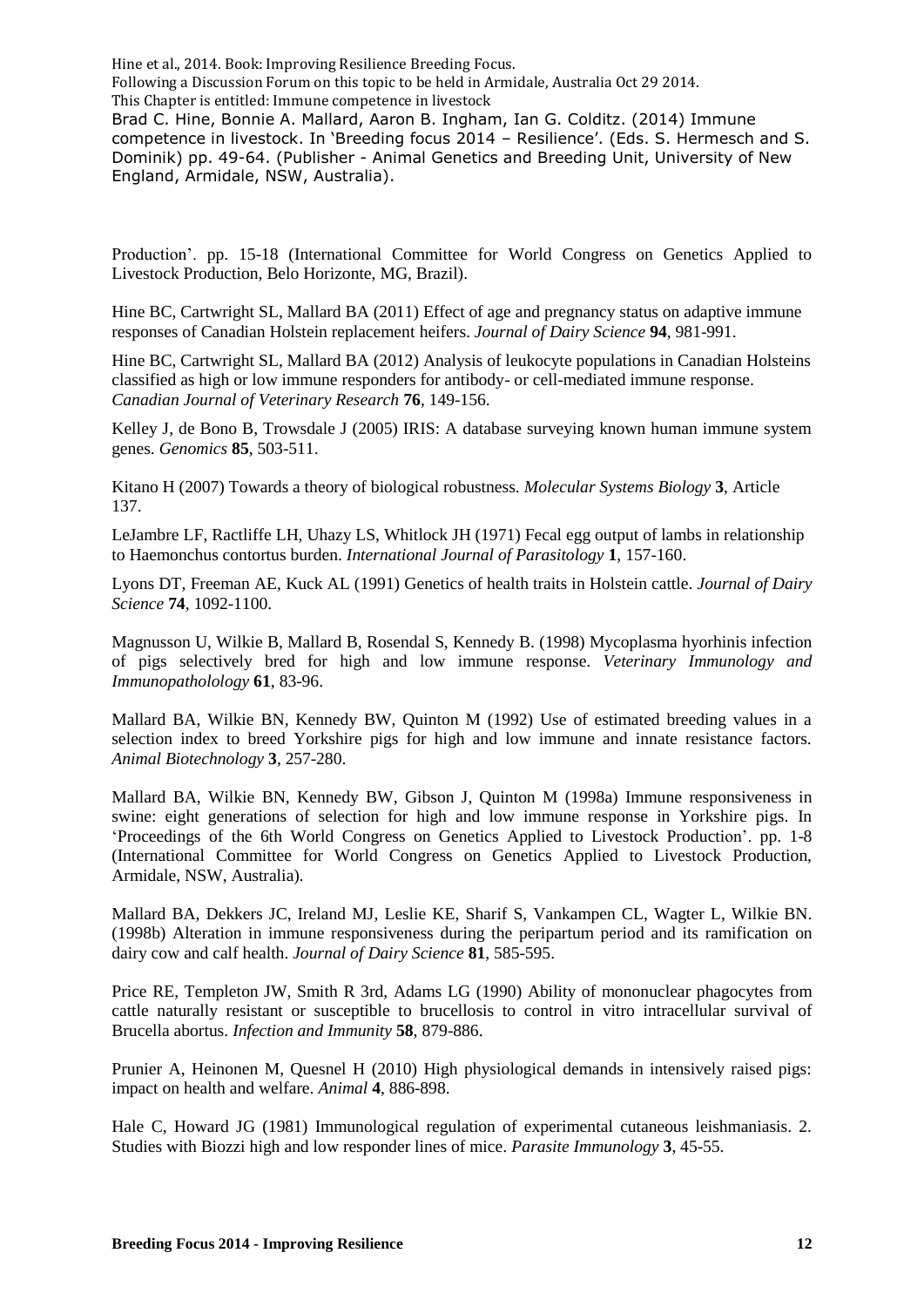Hine et al., 2014. Book: Improving Resilience Breeding Focus. Following a Discussion Forum on this topic to be held in Armidale, Australia Oct 29 2014. This Chapter is entitled: Immune competence in livestock

Brad C. Hine, Bonnie A. Mallard, Aaron B. Ingham, Ian G. Colditz. (2014) Immune competence in livestock. In 'Breeding focus 2014 – Resilience'. (Eds. S. Hermesch and S. Dominik) pp. 49-64. (Publisher - Animal Genetics and Breeding Unit, University of New England, Armidale, NSW, Australia).

Rauw WM, Kanis E, Noordhuizen-Stassen EN, Grommers FJ (1998) Undesirable side effects of selection for high production efficiency in farm animals: a review. *Livestock Production Science* **56**, 15-33.

Safari A, Fogarty NM (2003) Genetic parameters for sheep production traits. NSW Agriculture, Technical Bulletin 49 (NSW DPI: Orange, Australia).

Salisbury JR, Arundel JH (1970) Peri-parturient deposition of nematode eggs by ewes and residual pasture contamination as sources of infection for lambs. *Australian Veterinary Journal* **46**, 523-529.

Schmid-Hempel P (2003) Variation in immune defence as a question of evolutionary ecology. *Proceedings of the Royal Society of London* **270**, 357-366.

Schnieder DS, Ayres JS (2008) Two ways to survive infection: what resistance and tolerance can teach us about treating infectious disease. *Nature Reviews Immunology* **8**, 889-895.

[Schneider MJ,](http://www.ncbi.nlm.nih.gov/pubmed?term=Schneider%20MJ%5BAuthor%5D&cauthor=true&cauthor_uid=19181770) [Tait RG Jr,](http://www.ncbi.nlm.nih.gov/pubmed?term=Tait%20RG%20Jr%5BAuthor%5D&cauthor=true&cauthor_uid=19181770) [Busby WD,](http://www.ncbi.nlm.nih.gov/pubmed?term=Busby%20WD%5BAuthor%5D&cauthor=true&cauthor_uid=19181770) [Reecy JM](http://www.ncbi.nlm.nih.gov/pubmed?term=Reecy%20JM%5BAuthor%5D&cauthor=true&cauthor_uid=19181770) (2009) An evaluation of bovine respiratory disease complex in feedlot cattle: Impact on performance and carcass traits using treatment records and lung lesion scores. *Journal of Animal Science* **87**, 1821-1827.

Shaw RJ, Morris CA, Wheeler M, Tate M, Sutherland IA (2012) Salivary IgA: a suitable measure of immunity to gastrointestinal nematodes in sheep. *Veterinary Parasitology* **186**, 109-117.

Simms EL, Triplett J (1994) Costs and benefits of plant responses to disease: resistance and tolerance. *Evolution* **48**, 1973-1985.

Taylor PJ, Atkins KD (1997) Genetically improving fleece weight and fibre diameter of the Australian Merino – The Trangie QPLU\$ project. *Wool Technology & Sheep Breeding* **45**, 92-107.

Thompson-Crispi KA, Mallard BA (2012a) Type 1 and type 2 immune response profiles of commercial dairy cows in 4 regions across Canada. *Canadian Journal of Veterinary Research* **76**, 120-128.

Thompson-Crispi KA, Sewalem A, Miglior F, Mallard BA (2012b) Genetic parameters of adaptive immune response traits in Canadian Holsteins. *Journal of Dairy Science* **95**, 401-409.

Thompson-Crispi KA, Hine B, Quinton M, Miglior F, Mallard BA (2012c) Short communication: Association of disease incidence and adaptive immune response in Holstein dairy cows. *Journal of Dairy Science* **95**, 3888-3893.

Thompson-Crispi KA, Miglior F, Mallard BA (2013) Incidence rates of clinical mastitis among Canadian Holsteins classified as high, average, or low immune responders. *Clinical and Vaccine Immunology* **20**, 106-112.

[Thompson-Crispi KA,](http://www.ncbi.nlm.nih.gov/pubmed?term=Thompson-Crispi%20KA%5BAuthor%5D&cauthor=true&cauthor_uid=24996426) [Sargolzaei M,](http://www.ncbi.nlm.nih.gov/pubmed?term=Sargolzaei%20M%5BAuthor%5D&cauthor=true&cauthor_uid=24996426) [Ventura R,](http://www.ncbi.nlm.nih.gov/pubmed?term=Ventura%20R%5BAuthor%5D&cauthor=true&cauthor_uid=24996426) [Abo-Ismail M,](http://www.ncbi.nlm.nih.gov/pubmed?term=Abo-Ismail%20M%5BAuthor%5D&cauthor=true&cauthor_uid=24996426) [Miglior F,](http://www.ncbi.nlm.nih.gov/pubmed?term=Miglior%20F%5BAuthor%5D&cauthor=true&cauthor_uid=24996426) [Schenkel F,](http://www.ncbi.nlm.nih.gov/pubmed?term=Schenkel%20F%5BAuthor%5D&cauthor=true&cauthor_uid=24996426) [Mallard BA](http://www.ncbi.nlm.nih.gov/pubmed?term=Mallard%20BA%5BAuthor%5D&cauthor=true&cauthor_uid=24996426) (2014) A genome-wide association study of immune response traits in Canadian Holstein cattle. *BMC Genomics* **15**, Article 559.

Uribe HA, Kennedy BW, Martin SW, Kelton DF (1995) Genetic parameters for common health disorders of Holstein cows. *Journal of Dairy Science* **78**, 421-430.

Van Dorp TE, Dekkers JC, Martin SW, Noordhuizen JP (1998) Genetic parameters of health disorders, and relationships with 305-day milk yield and conformation traits of registered Holstein cows. *Journal of Dairy Science* **81**, 2264-2270.